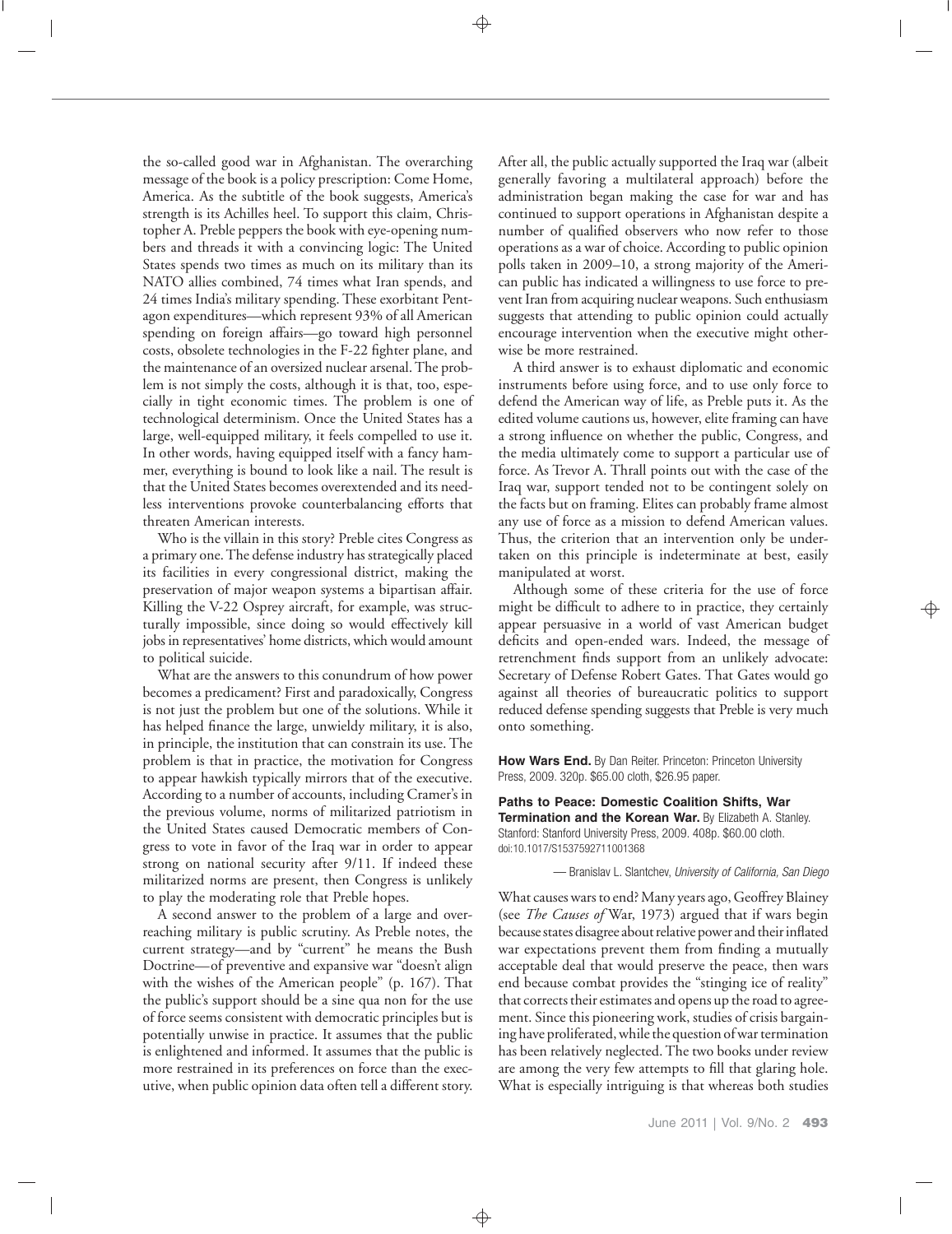start with essentially the same fundamental premise, they develop in very different directions, reach incongruent conclusions, and give contradictory historical accounts. At the very least, I hope that this will set the stage for a flurry of research that would address their seemingly anomalous findings.

Remarkably, both books begin with a concession—to the rationalist explanations of war (and peace) that commonly go under the moniker "bargaining theory of war" and their formalization (because most of this theory is developed in a series of game-theoretic models) of Blainey's original approach, which itself was far from rationalist. Both Elizabeth A. Stanley (who calls this "the standard Bayesian model") and Dan Reiter (who refers to it as the "information-based solution") accept the "informational story" supplied by this theory as their starting point: Wars end because fighting allows for war expectations to converge. Battlefield performance provides an objective clue to the fundamental balance of power, and diplomatic behavior of actors reveals privately held knowledge about their strength. Both of these sources, the first far less manipulable than the second, transmit information to the belligerents, which makes them revise their beliefs and eventually enables them to find peace terms that would satisfy them both. Of course, this idealized account is highly simplified and appears incapable of explaining protracted wars and the many instances in which the revision of war aims during the war went opposite to what the neat informational convergence story would predict. The two authors part ways in explaining these anomalies.

In *How Wars End,* Reiter attempts to integrate the informational approach with the other strand of the bargaining theory of war—the credible commitment explanation. In the "commitment story," war occurs because actors cannot credibly promise to abide by the peace deal. An actor who expects to acquire a large advantage in the distribution of power in the near future cannot commit not to use that advantage to extract concessions from the weakened opponent. If the gap between what it will extort tomorrow and what it can offer for peace today is sufficiently large, and if there is no time to make piecemeal adjustments to the distribution of the benefits, then the declining state is better off starting a preventive war that, if victorious, would forestall this unpleasant future. Importantly, this theory does not rely on asymmetric information and as such is wholly distinct from Blainey's. Implicit in this account is another explanation for war termination: Wars end because fighting eliminates one of the belligerents and thus renders the commitment problem moot.

Indeed, this is precisely the argument Reiter makes: He calls it "absolute war" and argues that contrary to claims sometimes made in the literature, such wars are not empirically rare. By his count, which includes both "violent state deaths" (when one state conquers and annexes another) and "foreign-imposed regime change" (when the victor

"impose[s] a puppet regime, install[s] democratic institutions, and/or hardwire[s] pacifism into a nation's laws" [p. 26]), about a quarter of all wars between 1815 and 1992 were absolute. Now, one may quibble, along with Clausewitz, that a war that preserves enough independence for the vanquished to enable it to regain military strength and seek a revanche is not absolute. More important, however, is the puzzle even this generous statistic raises: If absolute war is the only sure way to solve the commitment problem, then why do the vast majority of wars remain limited? More precisely, if wars are caused by commitment problems and end without the elimination of an adversary, then how does fighting *resolve* the commitment problem?

Although this question is not new (and we have a few tentative answers), Reiter's main contribution is to attempt a synthesis of the informational and commitment stories. He has an intriguing take on the puzzle: The "best," and possibly most enduring, ending of a war would be to disarm the opponent (absolute war), and one must explain the failure to pursue it. His answer is threefold. The war can remain limited because fighting might convince one actor that it has no hope of eventual victory, or that the costs of staying the course will dramatically escalate. It can also end "prematurely" if one actor captures some portion of a good (e.g., strategically important territory) that can alleviate the commitment problem by reducing the opponent's ability to wage war in the future. Finally, actors might be less likely to worry about their commitments if a third party guarantees the settlement by providing some enforcement of its terms.

Although these arguments all appear reasonable, one blind spot they all share (with the possible exception of the first) is that it is unclear how *fighting*is supposed to induce these solutions. Why do the actors fail to foresee the cost escalation, or find ways to divide the strategically important good, or get third parties involved without a war? In other words, while I can see how these solutions might make war termination easier, I am not sure why it is necessary to fight in order to obtain them.Thus, while intriguing, Reiter's theory appears incomplete in its present state.

Whereas Reiter maintains parsimony with a model that assumes (almost) unitary actors, Stanley, in *Paths to Peace,* breaks up the state black box and looks to domestic political coalitions to explain why wars end when they do. In her reading, the crucial puzzle is why states continue to fight after rational learning should have told them to stop. Wars caused by asymmetric information "should" end when battlefield outcomes and intrawar diplomacy reveal enough information to allow expectations to converge. Although the majority of wars last less than six months (which makes them potentially explicable by the informational story), there is a sufficient number that last substantially longer. She notes that protracted wars defy this explanation because it is hard to see why belligerents need many months, sometimes years, of costly stalemate to update their beliefs.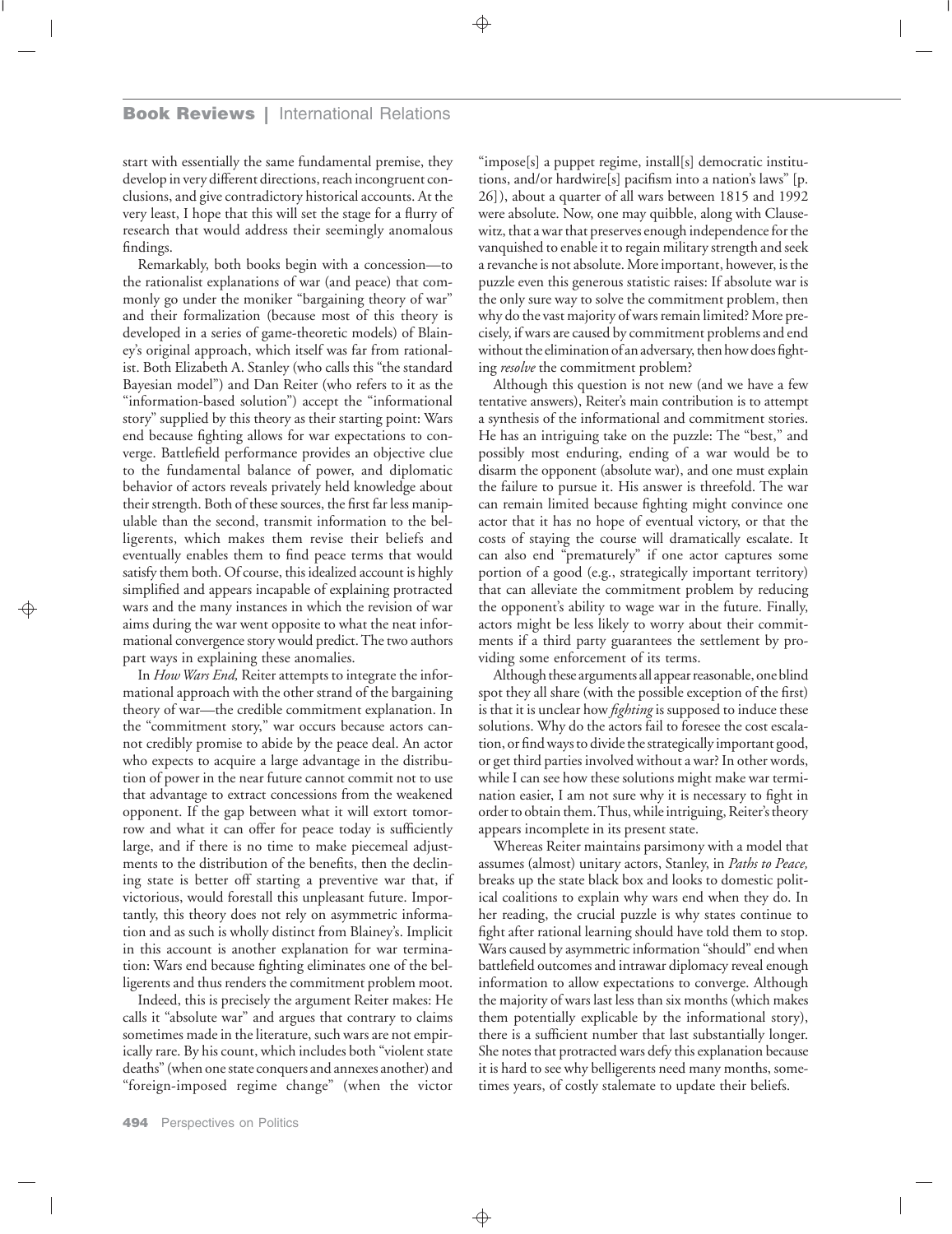Stanley identifies three "obstacles to peace" that arise from domestic political dynamics and that might prolong fighting: preference obstacles (when leaders benefit from the war and do not want to end it); information obstacles (when leaders fail to learn properly because they are given poor information, have access to different information, look at incompatible indicators, or suffer from individual or organizational biases); and entrapment obstacles (when leaders want to end the war but are prevented from doing so by domestic or foreign actors). Different governing coalitions (meaning political units relevant to the decision to end the war) are subject to these problems in varying ways, and their wartime behavior will differ accordingly. Stanley elaborates on how changes in domestic governing coalitions should be expected to affect how the state responds to battlefield developments or changes in the opponent's coalitional dynamics. Thus, war termination is to be explained by changes in the composition of the governing coalition. For instance, when one side undergoes a moderately hawkish shift and the opponent experiences a dovish shift, the prospects for peace should increase because the desire to come to terms on one side will not be overwhelmed by the expansion of war aims on the other.

Thus, while Reiter sees war fighting as rational (in that it constitutes optimal behavior given informational and commitment constraints), Stanley views protracted fighting as inherently irrational, at least from the perspective of the active belligerents. Long wars do not resolve an underlying cause: They are manifestations of a dismal failure to learn or escape the constraints imposed by allies or one's own wartime policies. This conclusion, of course, is solely the consequence of her adopting only the first variant of the bargaining model of war. By ignoring the problem of credible commitments that Reiter focuses on, she misses a viable rationalist explanation of long wars that does not rely on informational asymmetries and, thus, does not require one to explain apparent failures to learn.

This is not to say that the two-level approach is not the way to go. I happen to think that Stanley's is the research agenda of the future, and even Reiter will probably agree with that—after all, his "foreign-imposed regime change" solution to the credible commitment problem is essentially an argument about domestic politics: how governments with these special institutions will behave differently than did the original governing coalition that prosecuted the war. The problem is that this research is very hard, a lot harder than Stanley's book makes it look. The fundamental question that is not sufficiently explored has to do with the causes of coalitional changes. While some, like Josef Stalin's death in March 1953, are conveniently exogenous to the war (in this case, the Korean), most might not be. In fact, some changes are made specifically to implement new war policies or replace a government whose policies have been discredited (e.g., Winston Churchill in May 1940). In other words, when the war ends because

the new coalition brings "new preferences" to the table, can we say that the coalitional shift caused the war to end? The answer to this clearly depends on whether the coalition came precisely in order to end the war, a change in the strategic calculus that came about because other factors convinced enough people that the present policy was not working. If that is the case, then it is these "other factors," together with the political institutions that determine whose "voice" is heard, that can be said to be the cause of the war's end.

Some of these issues can be addressed by careful research design. The cores of both books comprise historical case studies. Stanley traces in depth the internal policies of the three main actors in the Korean War (the USSR, the United States, and China). In addition to this war, Reiter examines the American Civil War and three wars of the midtwentieth century (the European war in 1940–42, the Pacific war in 1944–45, and the Russo-Finnish wars of 1939–44). Stanley also offers a quantitative test of her hypotheses using two data sets, one of which she collected (20 post–World War II wars). Since process tracing is the privileged procedure and both studies offer an explanation of the Korean War, it might be worth comparing what they have to say about it.

Both authors puzzle over the last 15 months of the war when the fighting had stalemated, the costs were very high, and the only issue blocking a cease-fire had to do with the treatment of prisoners of war. Why did it take the two sides so much more pain and suffering to reach an agreement that was essentially equivalent to what had been proposed over a year earlier? Reiter's answer is that there were many more communist POWs, and the full swap the communist side was demanding would have returned disproportionately more soldiers to their side. This would have created a power shift in their favor and caused them to renege on the peace deal. Thus, the story goes, the United States fought in order to prevent this from happening. I am not aware of a single shred of evidence to support this interpretation. It is completely speculative and based on arguments by some minor American officials, arguments that could be interpreted to imply that but need not do so. Stanley's case study shows quite convincingly that Harry Truman rashly made voluntary repatriation a public issue without really thinking through what the communist reaction might be. She also shows that many on the U.S. side thought it was both a matter of principle and reputation to uphold the commitment to human liberty that the United Nations was ostensibly fighting to preserve in Korea. Finally, given the well-known treatment of Soviet POWs who were punished upon their return to the USSR after World War II, it is quite uncertain that returning communist solders would have resulted in augmentation of the Communist forces.

If Reiter's explanation is not convincing, then what about Stanley's? There are some difficulties there as well. The essence